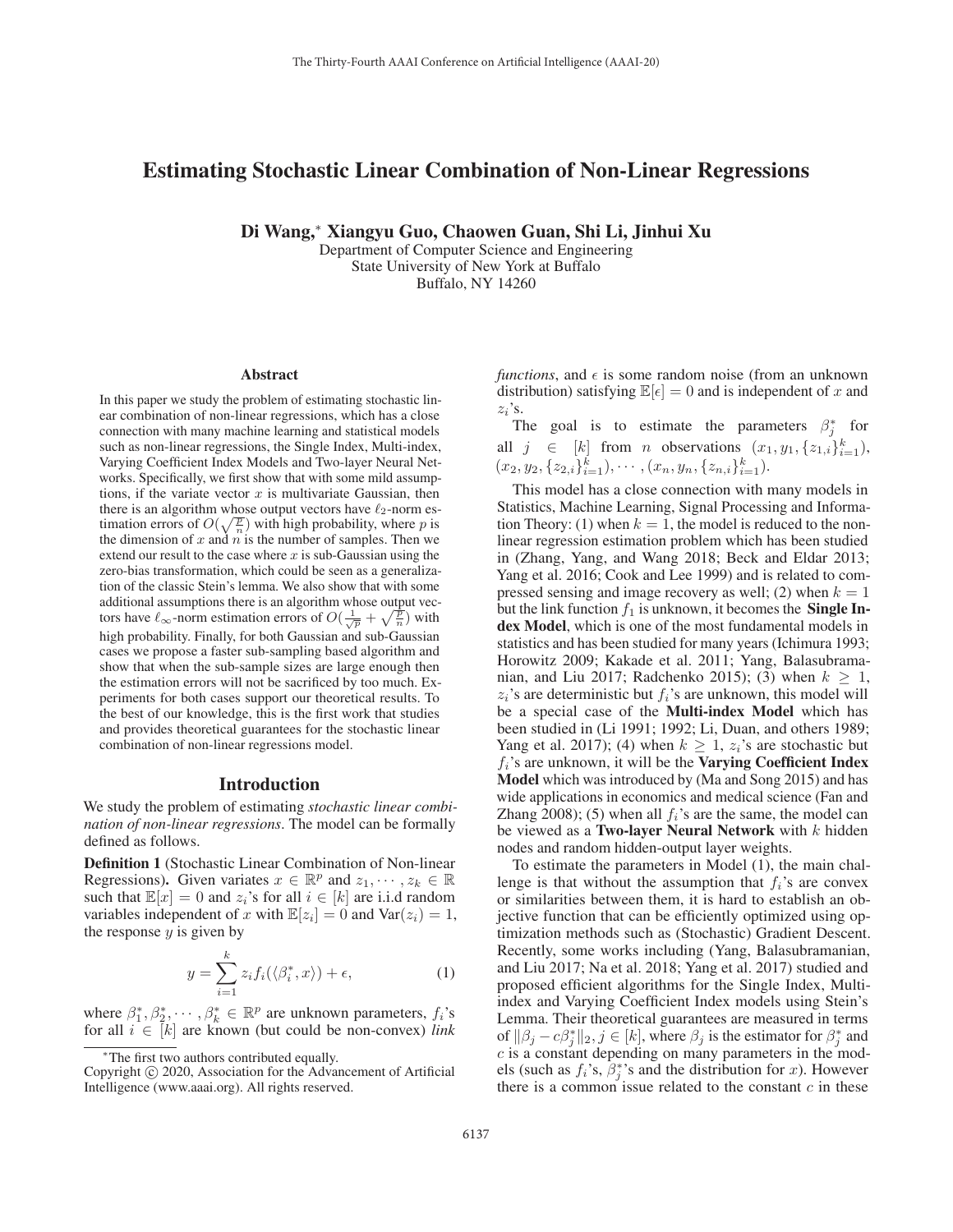results: They did not provide a method to compute or even estimate c. To address this issue, we measure the error in terms of  $\beta_j - \beta_j^*$  for all  $j \in [k]$ ; that is, we do not introduce<br>the constant c. The key question the paper tries to answer is: the constant  $c$ . The key question the paper tries to answer is:

Is there an efficient method whose output vectors  $\beta_1$ ,  $\beta_2$ , ...,  $\beta_k$  have small errors compared to  $\beta_1^*, \beta_2^*, \cdots, \beta_k^*$ ?<br>In this paper

In this paper, we answer the question in the affirmative under some mild assumptions on the model. Specifically, our contributions can be summarized as follows.

- 1. We first consider the case where  $x$  multivariate Gaussian. In this case, we show that there is a special structure for each  $\beta_j^*, j \in [k]$ :  $\beta_j^* = c_j \beta_j^{ols}$ , where  $c_j$  is a constant depending on the link function  $f_i$  and  $x$  and constant depending on the link function  $f_j$  and x, and  $g^{ols}$  is the Ordinary Lest Square estimator with  $2\alpha$ .  $\beta_i^{ols}$  is the Ordinary Lest Square estimator w.r.t  $yz_j$  $j_j^{ols}$  is the Ordinary Lest Square estimator w.r.t  $yz_j$ <br>  $yz_j$ and x, *i.e.*,  $\beta_j^{ols} = (\mathbb{E}[xx^T])^{-1}\mathbb{E}[z_jyx]$ . Based on this key observation, we propose an algorithm which estimates  $c_j$ 's and  $\beta_j^{ols}$ 's, and outputs  $\{\beta_j\}_{j=1}^k$  satisfying  $\|\beta_j - \beta_j^*\|_2 \le O(\sqrt{\frac{p}{n}})$  for each  $j \in [k]$  with high prob-<br>ability Moreover in order to make our algorithm faster ability. Moreover, in order to make our algorithm faster, instead of using linear regression estimator to approximate  $\beta_1^{ols}$ , we use the sub-sampling covariance linear regres-<br>sion estimator (Dhillon et al. 2013). We show that if the sion estimator (Dhillon et al. 2013). We show that if the sub-sample size is large enough, the error bound is almost the same as in the previous ones.
- 2. We then extend our result to the case when  $x$  is (bounded) sub-Gaussian. The challenge is that the result for the Gaussian case depends on some properties of Gaussian distribution which are not satisfied in the sub-Gaussian case. To overcome this, we use the zero-bias transformation (Goldstein, Reinert, and others 1997), which could be seen as a generalization of the Stein's lemma (Brillinger 1982). Particularly, we show that instead of the equality  $\beta_j^* = c_j \beta_j^{ols}$ , we have the  $\ell_{\infty}$  norm estimation error  $\|\beta_j^* - c_j\beta_j^{ols}\|_{\infty} \leq O(\frac{1}{\sqrt{p}})$  with some additional mild assumptions. Based on this and the same idea from the Gaussian case, we show that there exists an algorithm whose output vectors  $\{\beta_j\}_{j=1}^k$  satisfy  $\|\beta_j - \beta_j^*\|_{\infty} \le$  $O(\frac{1}{\sqrt{p}} + \sqrt{\frac{p}{n}})$  with high probability. Similarly, we also propose a sub-sampled version of our algorithm as in the Gaussian case.
- 3. At the end, we show the experimental results on both Gaussian and sub-Gaussian cases with single/mixed type of link functions, and these results support our theoretical results above.

To the best of our knowledge, this is the first paper studying and providing the estimation error bound for Model (1) in both Gaussian and sub-Gaussian cases.

Due to the space limit, omitted proofs and the background are included in the full version of the paper. The source code of experiments can be found at github.com/anonymizepaper/ SLSE.

#### Related Work

As we mentioned above, there is no previous work on Model (1) with guarantees on the  $\ell_2$  or  $\ell_\infty$  norm of the errors  $\beta_j - \beta_j^*$ . Hence, below we compare with the results which are close to ours.

When the link functions  $f_i$ 's are unknown, Model (1) is just the Varying Coefficient Index Model. (Na et al. 2018) provided the first efficient algorithm for this model. Although they considered the high dimensional sparse case, their method requires the underlying distribution of  $x$  to be known, an unrealistic assumption for most applications. Moreover, their estimation errors are measured by the differences between  $\beta_j$ 's and  $c\beta_j^*$ 's for an unknown c, while in our results we have fixed  $c = 1$ results we have fixed  $c = 1$ .

When the link functions  $f_j$ 's are all the same, then our model can be reduced to the two-layer neural network with random hidden-output layer weights. Previous work on the convergence results all focused on the gradient descent type of methods such as those in (Zhang et al. 2019; Zou et al. 2018; Nitanda and Suzuki 2019). However, our method is based on Stein's lemma and its generalization. Compared with the gradient descent type methods, our algorithm is noninteractive (that is, we do not need to update estimators in each iteration) and parameter-free (that is, we don not need to tune the step-size). Moreover, our method can be extended to the case where the link functions  $f_i$ 's are different.

Our method is motivated by Stein's lemma (Brillinger 1982) and its generalization, the zero-bias transformation. Several previous studies have used Stein's Lemma in various machine learning problems. For example, (Erdogdu, Dicker, and Bayati 2016; Erdogdu 2016) used it to accelerate some optimization procedures, (Liu and Wang 2016) applied it to Bayesian inference and (Yang, Balasubramanian, and Liu 2017; Yang et al. 2016; Na et al. 2018; Wei, Yang, and Wang 2019) used it and its generalizations in the Single Index, Multi-index, Varying Coefficient Index and Generative models, respectively. The zero-bias transformation has also been used in (Erdogdu, Bayati, and Dicker 2019) for estimating the Generalized Linear Model. However, due to the difference between the models, these algorithms cannot be applied to our problem.

## **Preliminaries**

In this section, we review some necessary definitions and lemmas.

**Definition 2** (Sub-Gaussian). For a given constant  $\kappa$ , a random variable  $x \in \mathbb{R}$  is said to be sub-Gaussian if it satisfies<br>sup  $\sum_{n=1}^{\infty} \frac{1}{\mathbb{E}[|x|^m] \cdot \frac{1}{m}} \leq \kappa$ . The smallest such  $\kappa$  is the sub- $\sup_{m\geq 1} \frac{1}{\sqrt{m}} \mathbb{E}[|x|^m]$ ]  $\frac{1}{m} \leq \kappa$ . The smallest such  $\kappa$  is the sub-Gaussian norm of x and it is denoted by  $||x||_{\psi_2}$ .

Similarly, a random vector  $x \in \mathbb{R}^p$  is called a sub-Gaussian vector if there exists a constant  $\kappa$  such that  $\sup_{v \in S^{p-1}} ||\langle x, v \rangle||_{\psi_2} \leq \kappa$ , where  $S^{p-1}$  is the set of all pdimensional unit vector.

In order to extend our results to the sub-Gaussian case, we will use the zero-bias transformation which is proposed by (Goldstein, Reinert, and others 1997). It is a generalization of the classic Stein's lemma in (Brillinger 1982).

**Definition 3.** Let  $z$  be a random variable with mean 0 and variance  $\sigma^2$ . Then there exists a random variable  $z^*$  such that for all differentiable functions f we have  $\mathbb{E}[zf(z)] =$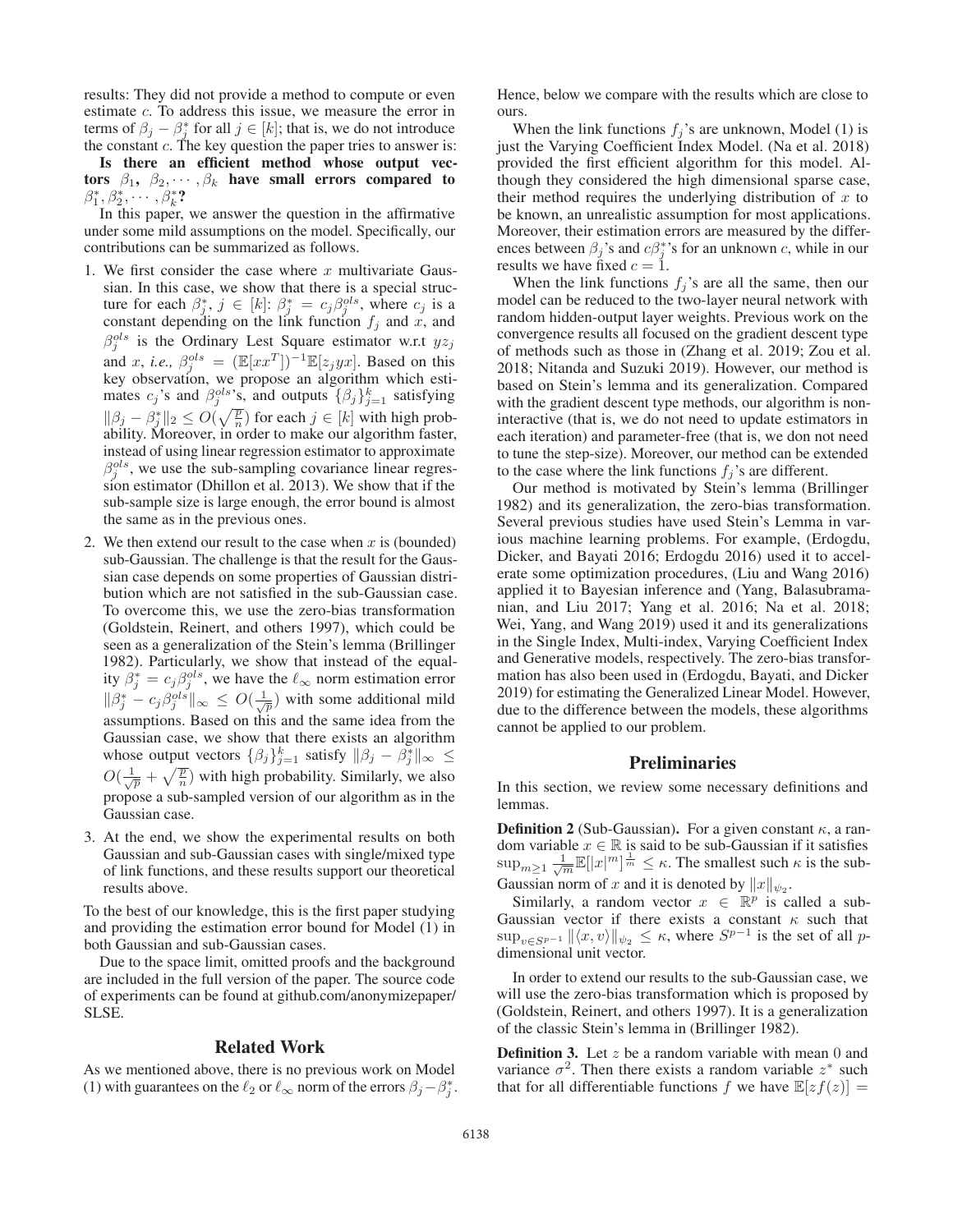$\sigma^2 \mathbb{E}[f'(z^*)]$ . The distribution of  $z^*$  is said to be the *z*-zerobias distribution.

The standard Gaussian distribution is the unique distribution whose zero-bias distribution is itself. This is just the basic Stein's lemma.

**Lemma 1.** (Dhillon et al. 2013) Assume that  $\mathbb{E}[x]$  =  $[0, \mathbb{E}[x_i x_i^T] = \Sigma \in \mathbb{R}^{p \times p}$ , and  $\Sigma^{-\frac{1}{2}}x$  and y are sub-Gaussian with norms  $\kappa_{-}$  and  $\gamma$  respectively If  $n > \Omega(\gamma \kappa_{-} n)$  then with with norms  $\kappa_x$  and  $\gamma$  respectively. If  $n \geq \Omega(\gamma \kappa_x p)$ , then with probability at least  $1 - 3 \exp(-p)$  we have

$$
\|\Sigma^{\frac{1}{2}}(\tilde{\beta}^{ols} - \beta^{ols})\|_2 \le C_1 \kappa_x \gamma \sqrt{\frac{p}{n}},\tag{2}
$$

where  $\beta^{ols} = \Sigma^{-1} \mathbb{E}[yx]$  is the OLS estimator w.r.t y and x,  $\tilde{\beta}^{ols} = (X^T X)^{-1} X^T Y$  is the empirical one, and  $C_1 > 0$  is some universal constant.

**Lemma 2.** (Erdogdu, Bayati, and Dicker 2019) Let  $B^{\delta}(\tilde{\beta})$ denote the ball centered around  $\tilde{\beta}$  with radius  $\delta$ . For  $i =$  $1, 2, \dots, n$ , let  $x_i \in \mathbb{R}^p$  be i.i.d random vectors with a covariance matrix  $\Sigma$ . Given a function g that is uniformly bounded by L and G-Lipschitz, with probability at least  $1 - \exp(-p)$ we have

$$
\sup_{\beta \in B^{\delta}(\tilde{\beta})} \left| \frac{1}{n} \sum_{i=1}^{n} g(\langle x_i, \beta \rangle) - \mathbb{E}[g(\langle x, \beta \rangle)] \right| \le
$$
  

$$
2(G(\|\tilde{\beta}\|_2 + \delta) \|\Sigma\|_2 + L) \sqrt{\frac{p}{n}}.
$$

**Assumption 1.** We assume that for each  $j \in [k]$ , the random variable  $yz_i$  is sub-Gaussian with its sub-Gaussian norm  $||yz_j||_{\psi_2} = \gamma.$ 

Note that this assumption holds if y is bounded and  $z_i$  is sub-Gaussian or  $z_i$  is bounded and y is sub-Gaussian.

**Assumption 2.** We assume that there exist constants  $G, L$ 0 such that for each  $j \in [k]$ ,  $f'_j$  is G-Lipschitz and bounded<br>by  $I$ , Also for  $i \in [k]$ , we let  $\mathbb{F}[f'(\ell x, \mathbb{R}^*)] \neq 0$ by L. Also for  $j \in [k]$ , we let  $\mathbb{E}[f'_j(\langle x, \beta_j^* \rangle)] \neq 0$ .

**Notations** For a positive semi-definite matrix  $M \in \mathbb{R}^{p \times p}$ , we define the M-norm for a vector w as  $||w||_M^2 = w^T M w$ .<br>Also we will denote  $B^{\delta}$  ( $\tilde{\beta}$ ) as the ball around  $\tilde{\beta}$  with radius Also we will denote  $B_{\tilde{M}}^{\delta}(\tilde{\beta})$  as the ball around  $\tilde{\beta}$  with radius  $\delta$  with  $\alpha$  as  $B_{\tilde{M}}^{\delta}(\tilde{\beta}) = \beta \cdot |M_{\tilde{M}}^{\frac{1}{2}}(\beta - \tilde{\beta})|$  $δ$  under *M*-norm, *i.e.*,  $\overline{B}_{M}^{δ}(\tilde{β}) = \{β : ||M^{\frac{1}{2}}(β - \tilde{β})||_2 ≤ δ\}.$ <br>  $λ_{min}(M)$  is the minimal singular value of the matrix *M* For  $\lambda_{\min}(M)$  is the minimal singular value of the matrix M. For a semi positive definite matrix  $M \in \mathbb{R}^{p \times p}$ , let its SVD be  $M = U^T \Sigma U$ , where  $\Sigma = \text{diag}(\lambda_1, \dots, \lambda_p)$ , then  $M^{\frac{1}{2}}$  is defined as  $M^{\frac{1}{2}} = U^T \Sigma^{\frac{1}{2}} U$  with  $\Sigma^{\frac{1}{2}} = \text{diag}(\sqrt{\Sigma})$ fined as  $M^{\frac{1}{2}} = U^T \Sigma^{\frac{1}{2}} U$  with  $\Sigma^{\frac{1}{2}} = \text{diag}(\sqrt{\lambda_1}, \dots, \sqrt{\lambda_p}).$ 

# Gaussian Case

In this section we consider the case where  $x$  is sampled from some multivariate Gaussian distribution, then we will extend our idea to the sub-Gaussian distribution case in next section.

Our algorithm is based on the following key observation using some properties of the multivariate Gaussian distribution.

Theorem 1. Consider Model (1) in Definition 1 under Assumptions 1 and 2. Moreover, assume that the observations  $\{x_i\}_{i=1}^n$  are i.i.d sampled from  $\mathcal{N}(0, \Sigma)$ . Then each  $\beta^*$   $i \in [k]$  can be written as  $\beta_j^*, j \in [k]$  can be written as

$$
\beta_j^* = c_j \times \beta_j^{ols},\tag{3}
$$

where  $\beta_j^{ols} = \Sigma^{-1} \mathbb{E}[z_j yx]$  and  $c_j$  is the root of the function  $l_1(c) = 1$  where  $l_i(c) - 1$  where

$$
l_j(c) = c \mathbb{E}[f'_j(\langle x, \beta_j^{ols} \rangle c)]. \tag{4}
$$

From Theorem 1 we can see that, in order to estimate  $\beta_j^*$ , it is sufficient to estimate the terms  $\beta_j^{ols} = \sum_{i=1}^{n} \mathbb{E}[z_j y x]$ <br>and  $c_i$ . If we denote  $z_i y_i$  as the response and x as the variand  $c_j$ . If we denote  $z_jy$  as the response and x as the vari-<br>ate, then the term  $\beta^{ols}$  is just the **Ordinary Least Square** ate, then the term  $\beta_j^{ols}$  is just the **Ordinary Least Square** 

(OLS) estimator. Thus we can use its empirical form  $\beta_j$ <br> $(\sum_{i=1}^n x_i^T x_i)^{-1} \sum_{i=1}^n x_i^T x_i = (Y^T Y)^{-1} Y^T Y$ ols  $\frac{1}{2}$  $(\sum_{i=1}^n x_i^T x_i)^{-1} \sum_{i=1}^n z_{i,j} y_i x_i = (X^T X)^{-1} X^T Y_j$  as an es-<br>timetor, where  $X = [x^T, x^T, \dots, x^T] \in \mathbb{R}^{n \times d}$  is the data timator, where  $X = [x_1^T; x_2^T; \dots; x_n^T] \in \mathbb{R}^{n \times d}$  is the data<br>matrix and  $Y_i = [z_1, y_1, \dots, z_n, y_n]^T$  is the corresponding matrix and  $Y_j = [z_{1,j}y_1, \cdots, z_{n,j}y_n]^T$  is the corresponding<br>response vector response vector.

After getting the estimator of  $\beta_j^{ols}$ , denoted by  $\tilde{\beta}_j^{ols}$ , we e it to approximate  $c_j$ . That is we find the root  $\hat{c}_j$  of the use it to approximate  $c_j$ . That is we find the root  $\hat{c}_j$  of the empirical version of  $l_i(c) - 1$ , *i.e.*,  $l_i(c) - 1$ , where

$$
\hat{l}_j(c) = \frac{c}{n} \sum_{i=1}^n [f'_j(\langle x_i, \tilde{\beta}_j^{ols} \rangle c)].
$$

Note that there are numerous methods available to find a root of a function, such as Newton's root-finding method with quadratic convergence and Halley's method with cubic convergence. We also note that this step only cost  $O(n)$  periteration. After that, we could estimate each  $\beta_j^*$  by  $\hat{\beta}_j^{nlr} = \hat{\beta}_j^{ols}$ . Letter that the contract that  $\hat{\beta}_j^{nlr}$ .  $\hat{c}_j \tilde{\beta}_j^{ols}$ . In total, we have Algorithm 1.<br>The following theorem shows that

The following theorem shows that the converge rate of the estimation error for each  $\|\hat{\beta}_j^{nlr} - \beta_j^*\|_2$  is  $O(\sqrt{\frac{p}{n}})$  under some additional mild assumptions on link functions  $\{f_j\}_{j=1}^k$ .

Theorem 2. Consider Option 1 in Algorithm 1. Under the Assumptions 1, 2 and the assumptions in Theorem 1, for each  $j \in [k]$  we define the function  $\ell_j(c, \beta) = c \mathbb{E}[f'_j(\langle x, \beta \rangle c)]$ <br>and its empirical counter part as and its empirical counter part as

$$
\hat{\ell}_j(c,\beta) = \frac{c}{n} \sum_{i=1}^n f'_j(\langle x_i, \beta \rangle c).
$$

Assume that there exist some constants  $\eta$ ,  $\bar{c}_j$  such that  $\ell_j(\bar{c}_j, \beta_j^{ols}) > 1 + \eta$ . Then there exists  $c_j > 0$  satisfying<br>the equation 1  $\ell_j(\epsilon_j, \beta_j^{ols})$  for each  $j \in [1,1]$ the equation  $1 = \ell_j(c_j, \beta_j^{ols})$  for each  $j \in [k]$ .<br>Further assume that *n* is sufficiently large:

Further, assume that  $n$  is sufficiently large:

$$
n \geq \Omega(p\|\Sigma\|_2 \|\beta_j^*\|_2^2)
$$

Then, with probability at least  $1 - k \exp(-p)$  there exist constants  $\hat{c}_j \in (0, \bar{c}_j)$  satisfying the equations

$$
1 = \frac{\hat{c}_j}{n} \sum_{i=1}^n f'_j(\langle x_i, \tilde{\beta}_j^{ols} \rangle \hat{c}_j).
$$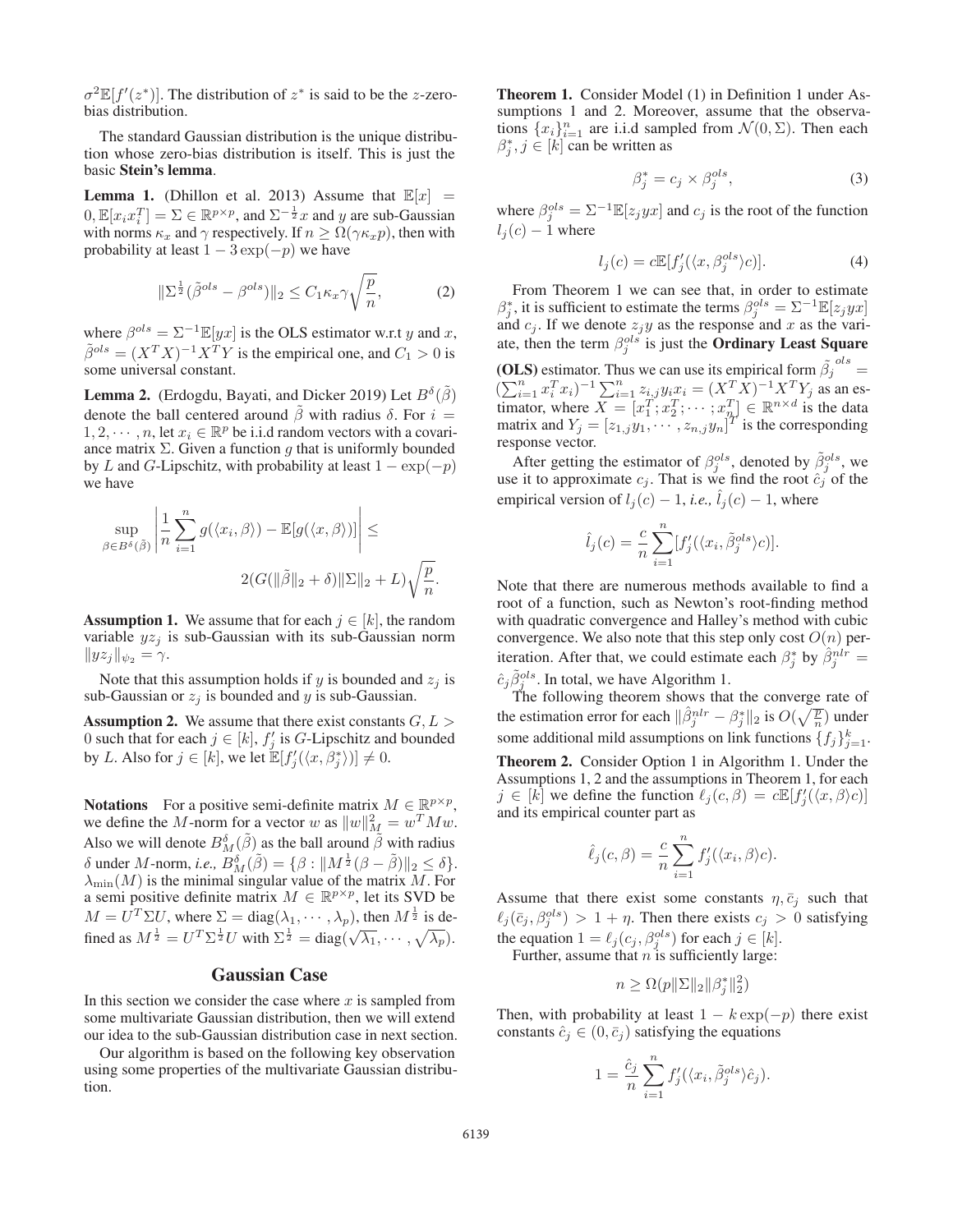## Algorithm 1 SLS: Scaled Least Squared Estimators

**Input**: Data  $\{(x_i, y_i, \{z_{i,j}\}_{j=1}^k)\}_{i=1}^n$ , link functions  ${f_i}_{i\in[k]}.$ 

- 1: **Option 1:** Let  $X = [x_1, x_2, \cdots, x_n]^T \in \mathbb{R}^{n \times p}$  and compute the  $\hat{\Sigma}^{-1} = (Y^T Y)^{-1}$ compute the  $\hat{\Sigma}^{-1} = (X^T X)^{-1}$ .
- 2: Option 2: Construct a sub-sampling based OLS estimator, that is let  $S \subset [n]$  be a random subset and take  $\hat{\Sigma}_S^{-1} = \frac{|S|}{n} (X_S^T X_S)^{-1}$ , where  $X_S \in \mathbb{R}^{|S| \times p}$  is the data matrix constrained on indices of S matrix constrained on indices of S.<br>**for**  $i = 1, 2, \ldots, k$  **do**
- 3: for  $j = 1, 2 \cdots, k$  do<br>4. Let  $Y_i = [z_{1-i}y_1]$
- 4: Let  $Y_i = [z_{1,j}y_1, \cdots, z_{n,j}y_n]^T \in \mathbb{R}^n$ . For **Option**<br>1. Compute the ordinary legation research  $\tilde{z}_{ols}$ **1,** Compute the ordinary least squares estimator  $\tilde{\beta}_j^{ols} = \frac{1}{2} \sum_{k=1}^{N} \sum_{k=1}^{N} \sum_{k=1}^{N} \hat{p}_k^{ols}$  $(\Sigma)^{-1} X^T Y_j$ . For **Option 2**, take  $\tilde{\beta}_j^{ols} = (\hat{\Sigma}_S)^{-1} X^T Y_j$ .
- 5: Denote  $\tilde{y}_j = X \tilde{\beta}_j^{ols}$ . Then use the Newton's root-<br>finding method to the function  ${}^c \nabla^n \left[ f'(\tilde{\alpha}_j, \alpha) \right]$  1 finding method to the function  $\frac{c}{n} \sum_{i=1}^{n} [f'_j(\tilde{y}_{j,i}c)] - 1$ , denote the root as  $\hat{c}_i$ :
- 6: **for**  $t = 1, 2, \cdots$  until convergence **do**

7: 
$$
c = c - \frac{c_{\overline{n}}^1 \sum_{i=1}^n f_j^f(c\tilde{y}_{j,i}) - 1}{\frac{1}{n} \sum_{i=1}^n \{f_j^f(c\tilde{y}_{j,i}) + c\tilde{y}_{j,i}f_j^{(2)}(c\tilde{y}_{j,i})\}}.
$$

8:  $\hat{\beta}_j^{nlr} = \hat{c}_j \cdot \tilde{\beta}_j^{ols}.$ 

9: **return**  $(\hat{\beta}_j^{nlr})_{j \in [k]}$ 

Moreover, if for all  $j \in [k]$  the derivative of  $z \mapsto \ell_i(z, \beta_i^{ols})$ Moreover, if for all  $j \in [k]$  the derivative of  $z \mapsto \ell_j(z, \beta_j^{ss})$ <br>is bounded below in absolute value (*does not change sign*) by  $M > 0$  in the interval  $z \in [0, c_j]$ . Then with probability at least  $1 - 4k \exp(-p)$  the outputs  $\{\hat{\beta}_j^{nlr}\}_{j=1}^k$  satisfy for each  $i \in [k]$  $j \in [k]$ 

$$
\|\hat{\beta}_j^{nlr} - \beta_j^*\|_2 \le O(\max\{1, \|\beta_j^*\|_2\} \lambda_{\min}^{-\frac{1}{2}}(\Sigma) \sqrt{\frac{p}{n}}), \quad (5)
$$

where  $G, L, \gamma, M, c_j, \eta$  are assumed to be  $\Theta(1)$  and thus omitted in the Big-O and  $\Omega$  notations (see Appendix for the explicit forms).

Note that in Theorem 2 the link functions  $f_i$  are not required to be convex. Hence this is quite useful in non-convex learning models.

Time Complexity Analysis Under Option 1 of Algorithm 1, we can see that the first step takes  $O(np^2 + p^3)$  time, calculating  $\tilde{\beta}_j^{ols}$  for all  $j \in [k]$  takes  $O(k(np+p^2))$  time and<br>each iteration of finding  $\hat{e}_i$  takes  $O(n)$  time. Thus, if k the each iteration of finding  $\hat{c}_j$  takes  $O(n)$  time. Thus, if k, the number of link functions  $f_j$  is a constant then the total time number of link functions  $f_j$ , is a constant, then the total time complexity is  $O(np^2 + p^3 + nT)$ , where T is the number of iterations for finding  $c_j$ .

However, the term  $np^2$  is prohibitive in the large scale setting where  $n, p$  are huge (see (Wang and Xu 2018) for details). To further reduce the time complexity, we propose another estimator based on sub-sampling.

Note that the term  $O(np^2)$  comes from calculating the empirical covariance matrix  $X<sup>T</sup>X$ . Thus, to reduce the time complexity, instead of calculating the covariance via the whole dataset, we here use the sub-sampled covariance matrix. More precisely, we first randomly sample

a set of indices  $S \subset [n]$  whose size  $|S|$  will be specified later. Then we calculate  $\frac{|S|}{n} (X_S^T X_S)^{-1}$  to estimate  $(X^T X)^{-1}$  whore  $X \subset \mathbb{R}^{|S| \times p}$  is the data matrix can  $(X^T X)^{-1}$ , where  $X_S \in \mathbb{R}^{|S| \times p}$  is the data matrix constrained on indices of S. We can see that the time comstrained on indices of S. We can see that the time complexity in this case will only be  $O(|S|p^2 + p^3)$ . The following lemma, which is given by (Dhillon et al. 2013; Erdogdu, Dicker, and Bayati 2016) shows the convergence rate of the OLS estimator based on the sub-sampled covariance matrix. This is a generalization of Lemma 1.

Lemma 3. Under the same assumptions as in Lemma 1, if  $|S| \geq \Omega(\gamma \kappa_x p)$ , then with probability at least  $1 - 3 \exp(-p)$  the sub-sampled covariance OLS estimator  $\tilde{\beta}^{ols} = \frac{|\tilde{S}|}{n} (X_S^T X_S)^{-1} X^T Y$  satisfies

$$
\|\tilde{\beta}^{ols} - \beta^{ols}\|_2 \le C_2 \kappa_x \gamma \sqrt{\frac{p}{|S|}}
$$

We have the following approximation error based the subsampled covariance OLS estimator:

Theorem 3. Under the same assumptions as in Theorem 2, in Algorithm 1 if we use Option 2 with  $|S| \geq \Omega(\gamma \kappa_x p)$ , then with probability at least  $1 - 4k \exp(-p)$  the outputs  $\{\hat{\beta}_j^{nlr}\}_{j=1}^k$  satisfy for each  $j \in [k]$ ,  $\|\hat{\beta}_j^{nlr} - \beta_j^*\|_2 \le$  $O(\max\{1, ||\beta_j^*||_2\}\lambda_{\min}^{-\frac{1}{2}}(\Sigma)\sqrt{\frac{p}{|S|}}).$ 

Moreover, it is also possible to accelerate the algorithm using the sub-sampling method in the step 5 (finding the root) and we can see the estimation error will be the same as in Theorem 3 (by the proof of Theorem 3). Due to the space limit, we omit it here.

### Extension to Sub-Gaussian Case

Note that Theorem 2 is only suitable for the case when  $x$  is Gaussian. This is due to the requirements on some properties of the Gaussian distribution in the proof of Theorem 1. In this section we will first extend Theorem 1 to the sub-Gaussian case.

Remember that the proof of Theorem 1 is based on the classic Stein's lemma. Thus, in order to generalize to sub-Gaussian case, we will use the zero-bias transformation in Definition 3 since it is a generalization of the Stein's lemma. With some additional assumptions, we can get the following theorem.

**Theorem 4.** Let  $x_1, \dots, x_n \in \mathbb{R}^p$  be i.i.d realizations of a random vector  $x$  which is sub-Gaussian with zero mean, whose covariance matrix  $\Sigma$  has  $\Sigma^{\frac{1}{2}}$  being diagonally dom-<br>inant <sup>1</sup> and whose distribution is supported on a  $\ell_2$ -norm inant <sup>1</sup>, and whose distribution is supported on a  $\ell_2$ -norm ball of radius r. Let  $v = \sum_{n=0}^{\infty} \frac{1}{2}x$  be the whitened random vector of x with sub-Gaussian norm  $||v||_{\infty} = \kappa$ . If for all vector of x with sub-Gaussian norm  $||v||_{\psi_2} = \kappa_x$ . If for all  $j \in [k]$ , each v has constant first and second conditional moments (*i.e.*,  $\forall s \in [p]$  and  $\tilde{\beta}_j = \sum_{i=1}^{\frac{1}{2}} \beta_j^*$ ,  $\mathbb{E}[v_s | \sum_{t \neq s} \tilde{\beta}_j v_t]$  and  $\mathbb{E}[v_s^2] \sum_{t \neq s} \tilde{\beta}_j v_t]$  are deterministic) and the link functions

<sup>&</sup>lt;sup>1</sup>A square matrix is said to be diagonally dominant if, for every row of the matrix, the magnitude of the diagonal entry in a row is larger than or equal to the sum of the magnitudes of all the other (non-diagonal) entries in that row.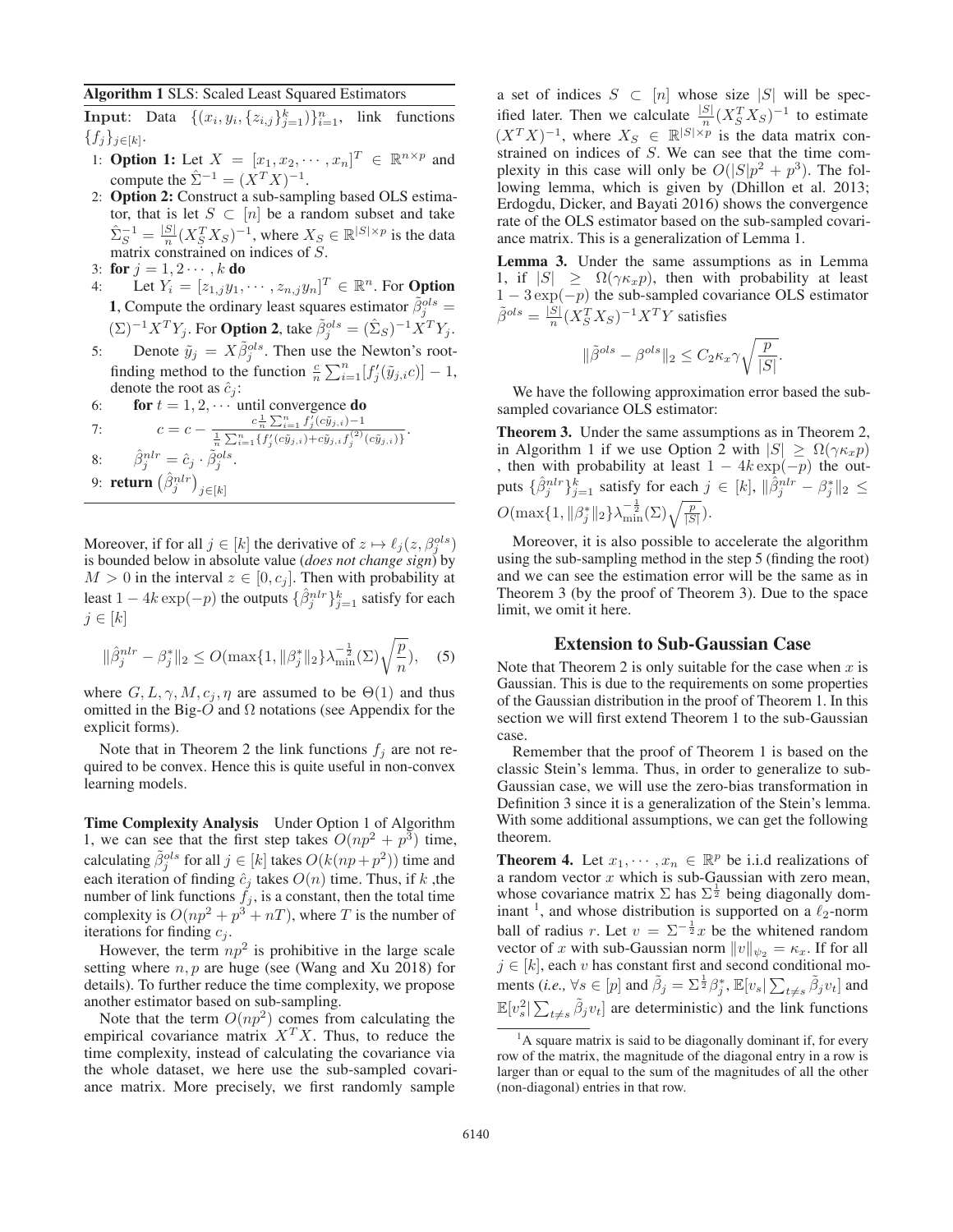$f'_j$  satisfy Assumption 2. Then for  $c_j = \frac{1}{\mathbb{E}[f'_j((x,\beta_j^*))]}$ , the following holds for the model in (1) for all  $j \in [k]$ 

$$
\|\frac{1}{c_j} \cdot \beta_j^* - \beta_j^{ols}\|_{\infty} \le 16 G r \kappa_x^3 \sqrt{\rho_2} \rho_{\infty} \frac{\|\beta_j^*\|_{\infty}^2}{\sqrt{p}}, \quad (6)
$$

where  $\rho_q$  for  $q = \{2, \infty\}$  is the conditional number of  $\Sigma$  in  $\ell_q$  norm and  $\beta_j^{ols} = \Sigma^{-1} \mathbb{E}[xyz_j]$  is the OLS vector w.r.t  $yz_j$  and x and x.

**Remark 1.** Note that compared with the equality relationship between  $\beta_j^*$  and  $c_j \beta^{ols}$  in Theorem 1, in Theorem 4 we only has the  $\ell_{-}$  norm of their difference. Also here we we only has the  $\ell_{\infty}$  norm of their difference. Also, here we need more assumptions on the distribution of x and these need more assumptions on the distribution of  $x$ , and these assumptions ensure that the estimation error decays in the rate of  $O(\frac{1}{\sqrt{p}})$ .

Theorem 4 indicates that we can use the same idea as in the Gaussian case to estimate each  $\beta_j^*$ . Note that the forms of  $c_i$  in Theorem 1 and 4 are different. In Theorem 1 each of  $c_j$  in Theorem 1 and 4 are different. In Theorem 1 each  $c_j$  is based on  $\beta_j^{ols}$ , while in Theorem 4 it is based on  $\beta_j^*$ .<br>However, due to the algeonous of  $\beta^*$  and  $\beta_j^{ols}$  in (6), we can However, due to the closeness of  $\beta_j^*$  and  $\beta_j^{ols}$  in (6), we can<br>still use  $\frac{1}{\beta}$  to approximate  $\beta$  where  $\tilde{\beta}$  is the still use  $\frac{1}{\mathbb{E}[f_j'(\langle x_i, \beta_j^{ols}\rangle \tilde{c}_j)]}$  to approximate  $c_j$ , where  $\tilde{c}_j$  is the root of  $c\mathbb{E}[f'_{j}(\langle x_{i}, \beta^{ols}_{j}\rangle c)] - 1$ . Because of this similarity, we can still use Algorithm 1 for the sub-Gaussian case under can still use Algorithm 1 for the sub-Gaussian case under the assumptions in Theorem 4, and we can get the following estimation error:

Theorem 5. Consider Option 1 in Algorithm 1. Under Assumptions 1, 2 and the assumptions in Theorem 4, for each  $j \in [k]$ , if we define the function  $\ell_j(c, \beta) = c \mathbb{E}[f'_j(\langle x, \beta \rangle c)]$ <br>and its empirical counter part as and its empirical counter part as

$$
\hat{\ell}_j(c,\beta) = \frac{c}{n} \sum_{i=1}^n f'_j(\langle x_i, \beta \rangle c).
$$

Assume that there exist some constants  $\eta$ ,  $\bar{c}_i$  such that  $\ell_j(\bar{c}_j, \beta_j^{ols}) > 1 + \eta$ . Then there exists  $\tilde{c}_j > 0$  satisfying<br>the equation  $1 - \ell (\tilde{c} - \betaols)$  for each  $\delta \in [h]$ the equation  $1 = \ell_j(\tilde{c}_j, \beta_j^{ols})$  for each  $j \in [k]$ .<br>Further assume that *n* is sufficiently large:

Further, assume that  $n$  is sufficiently large:

$$
n \geq \Omega(||\Sigma||_2 p^2 \rho_2 \rho_\infty^2 ||\beta_j^*||_\infty^2 \max\{1, ||\beta_j^*||_\infty^2\}).
$$

Then, with probability at least  $1 - k \exp(-p)$  there exist constants  $\hat{c}_i \in (0, \bar{c}_i)$  satisfying the equations

$$
1 = \frac{\hat{c}_j}{n} \sum_{i=1}^n f'_j(\langle x_i, \tilde{\beta}_j^{ols} \rangle \hat{c}_j).
$$

Moreover, if for all  $j \in [k]$ , the derivative of  $z \mapsto \ell_i(z, \beta_i^{ols})$ Moreover, if for all  $j \in [\kappa]$ , the derivative of  $z \mapsto \ell_j(z, \beta_j^{z})$ <br>is bounded below in absolute value (*does not change sign*) by  $M > 0$  in the interval  $z \in [0, \max\{\bar{c}_j, c_j\}]$ . Then with probability at least  $1 - 4k \exp(-p)$  the outputs  $\{\hat{\beta}_j^{nlr}\}_{j=1}^k$ satisfy for each  $j \in [k]$ 

$$
\|\hat{\beta}_j^{nlr} - \beta_j^*\|_{\infty} \le O\left(\sqrt{\rho_2} \rho_{\infty} \lambda_{\min}^{-\frac{1}{2}}(\Sigma) \sqrt{\frac{p}{n}} \|\beta_j^*\|_{\infty} \right)
$$
  
 
$$
\times \max\{1, \|\beta_j^*\|_{\infty}\} + \rho_2 \rho_{\infty}^2 \frac{\max\{\|\beta_j^*\|_{\infty}^2, 1\}\|\beta_j^*\|_{\infty}^2}{\sqrt{p}} \Big),
$$

where  $\eta$ ,  $G$ ,  $L$ ,  $\gamma$ ,  $M$ ,  $\overline{c}_j$ ,  $r$ ,  $\kappa_x$ ,  $c_j$  are assumed to be  $\Theta(1)$  and thus omitted in the Big-O and  $\Omega$  notations (see Appendix for the explicit forms).

*Draft Proof .* We first prove the following lemma (see Appendix for the proof):

Lemma 4. Under the assumptions in Theorem 5, with probability at least  $1 - k \exp(-p)$  for all  $j \in [k]$ 

$$
|\hat{c}_j - \tilde{c}_j| \le O(M^{-1}GL\bar{c}_j^2\kappa_x^2\gamma \|\Sigma\|_2^{1/2} \|\beta_j^{ols}\|_2\sqrt{\frac{p}{n}}).
$$

For convenience we will assume G, L,  $\gamma$ , M,  $\bar{c}_j$ , r,  $\kappa_x$ ,  $= \Theta(1)$  $c_j = \Theta(1)$ .

We have for each  $\hat{\beta}_j^{nlr}$ ,

$$
\|\hat{\beta}_j^{nlr} - \beta_j^*\|_{\infty} \le \|\hat{c}_j \tilde{\beta}_j^{ols} - \tilde{c}_j \beta_j^{ols}\|_{\infty} + \|\tilde{c}_j \beta_j^{ols} - \beta_j^*\|_{\infty}
$$
  
\n
$$
\le \|\hat{c}_j \tilde{\beta}_j^{ols} - \tilde{c}_j \beta_j^{ols}\|_{\infty} + \|\tilde{c}_j \beta_j^{ols} - c_j \beta_j^{ols}\|_{\infty}
$$
  
\n
$$
+ \|c_j \beta_j^{ols} - \beta_j^*\|_{\infty}.
$$
  
\n(7)

To bound the terms in (7) we first bound  $|\tilde{c}_j - c_j|$ .<br>By definition we have  $c \in \mathbb{E}[f'(\langle x, \beta^* \rangle)] = 1$  and By definition we have  $c_j \mathbb{E}[f'_j(\langle x, \beta_j^* \rangle)] = 1$  and  $\tilde{z} \mathbb{E}[f'_j(\langle x, \beta_j^* \rangle)] = 1$  $\tilde{c}_j \mathbb{E}[f_j'(\langle x, \beta_j^{ols} \rangle \tilde{c}_j)] = 1$ , then we get

$$
|\ell_j(\tilde{c}_j, \beta_j^{ols}) - \ell_j(c_j, \beta_j^{ols})| = |1 - \ell_j(c_j, \beta_j^{ols})|
$$
  
\n
$$
= |c_j \mathbb{E}[f'_j(\langle x, \beta_j^* \rangle)] - c_j \mathbb{E}[f'_j(\langle x, \beta_j^{ols} \rangle c_j)]|
$$
  
\n
$$
\leq G|c_j|\mathbb{E}[\langle x, \beta_j^* - c_j \beta_j^{ols}]|
$$
  
\n
$$
\leq Gc_j||\beta_j^* - c_j \beta_j^{ols}||\infty \mathbb{E}||x||_1
$$
  
\n
$$
\leq Gc_j \kappa_x ||\beta_j^* - c_j \beta_j^{ols}||_{\infty},
$$
  
\nwhere the last inequality is by the definition of the sub-

Gaussian norm (see Definition 1). Thus, by the assumption of the bounded deviation of  $\ell(c, \beta_j^{ols})$  on  $\max{\{\bar{c}_j, c_j\}}$  we have

$$
M|\tilde{c}_j - c_j| \le |\ell_j(\tilde{c}_j, \beta_j^{ols}) - \ell_j(c_j, \beta_j^{ols})|
$$
  
\n
$$
\le Gc_j \kappa_x ||\beta_j^* - c_j \beta_j^{ols}||_{\infty},
$$
  
\nand further by Theorem 4 we have

$$
|\tilde{c}_j - c_j| \le O(\sqrt{\rho_2} \rho_\infty \frac{\|\beta_j^*\|_\infty^2}{\sqrt{p}}). \tag{8}
$$

For the second term in  $(7)$ , by  $(8)$  we have

$$
\|\tilde{c}_j \beta_j^{ols} - c_j \beta_j^{ols} \|_{\infty} \le O(\sqrt{\rho_2} \rho_{\infty} \frac{\|\beta_j^{ols}\|_{\infty} \|\beta_j^*\|_{\infty}^2}{\sqrt{p}}),
$$
 (9)  
where the last inequality is due to Lemma 4, Lemma 1 and

the assumption of  $n$ .

For the first term in (7) we have

$$
\|\hat{c}_j \tilde{\beta}_j^{ols} - \tilde{c}_j \beta_j^{ols} \|_{\infty}
$$
  
\n
$$
\leq \hat{c}_j \| \tilde{\beta}_j^{ols} - \beta_j^{ols} \|_{\infty} + |\hat{c}_j - \tilde{c}_j| \| \beta_j^{ols} \|_{\infty}
$$
  
\n
$$
\leq O\big((\tilde{c}_j + \|\Sigma\|_2^{1/2} \|\beta_j^{ols}\|_2 \sqrt{\frac{p}{n}}) \times \lambda_{\min}(\Sigma)^{-\frac{1}{2}} \sqrt{\frac{p}{n}}
$$
  
\n
$$
+ \|\Sigma\|_2^{1/2} \|\beta_j^{ols}\|_2 \sqrt{\frac{p}{n}} \|\beta_j^{ols}\|_{\infty} \big) \tag{10}
$$

$$
= O\left(\lambda_{\min}^{-\frac{1}{2}}(\Sigma)\sqrt{\frac{p}{n}}\max\{1, \|\beta_j^{ols}\|_{\infty}\}\right).
$$
 (11)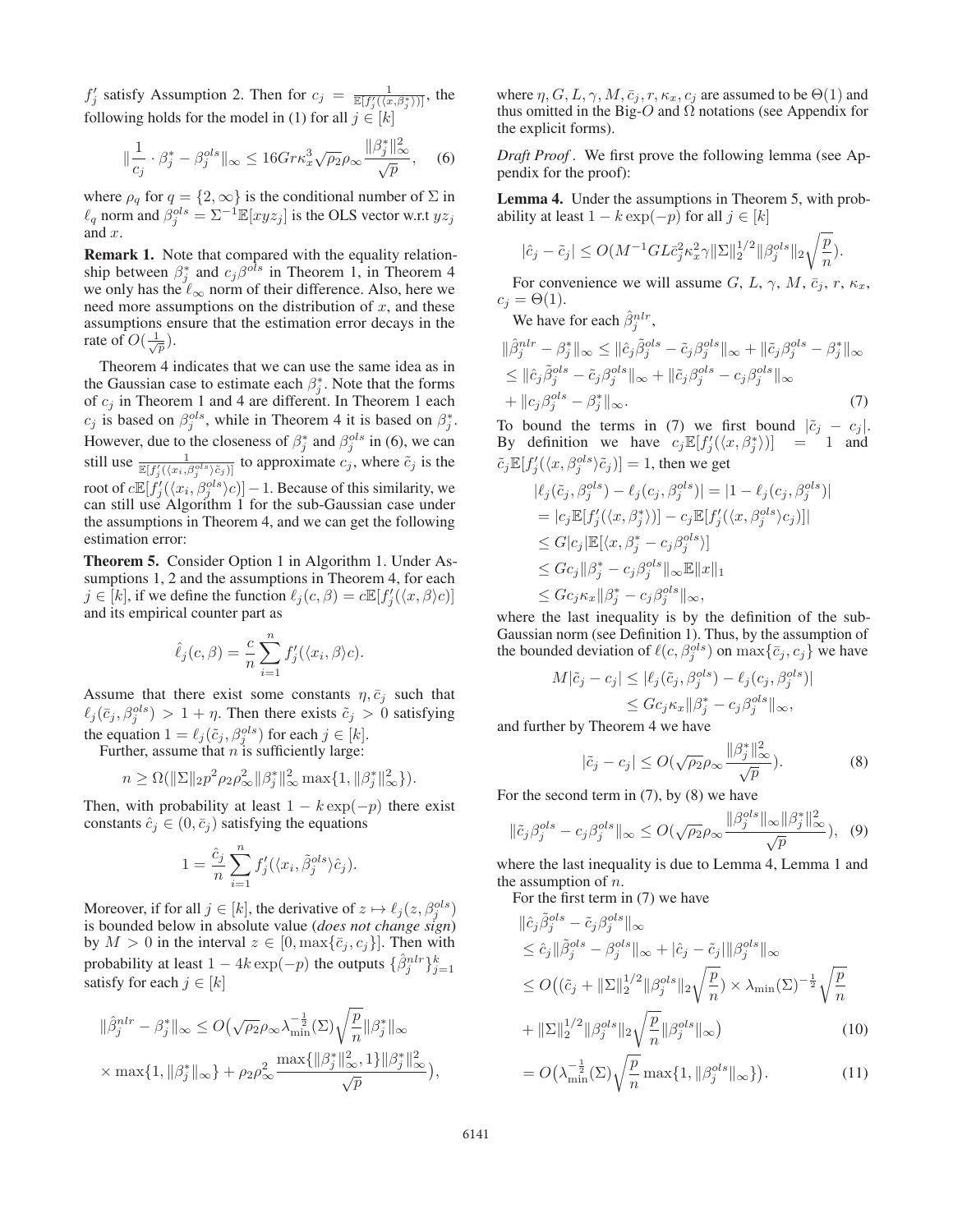









Figure 3: Single type of link function  $f(x) = \log(1 + e^{-x})$ 



Figure 4: Mixed different type of link functions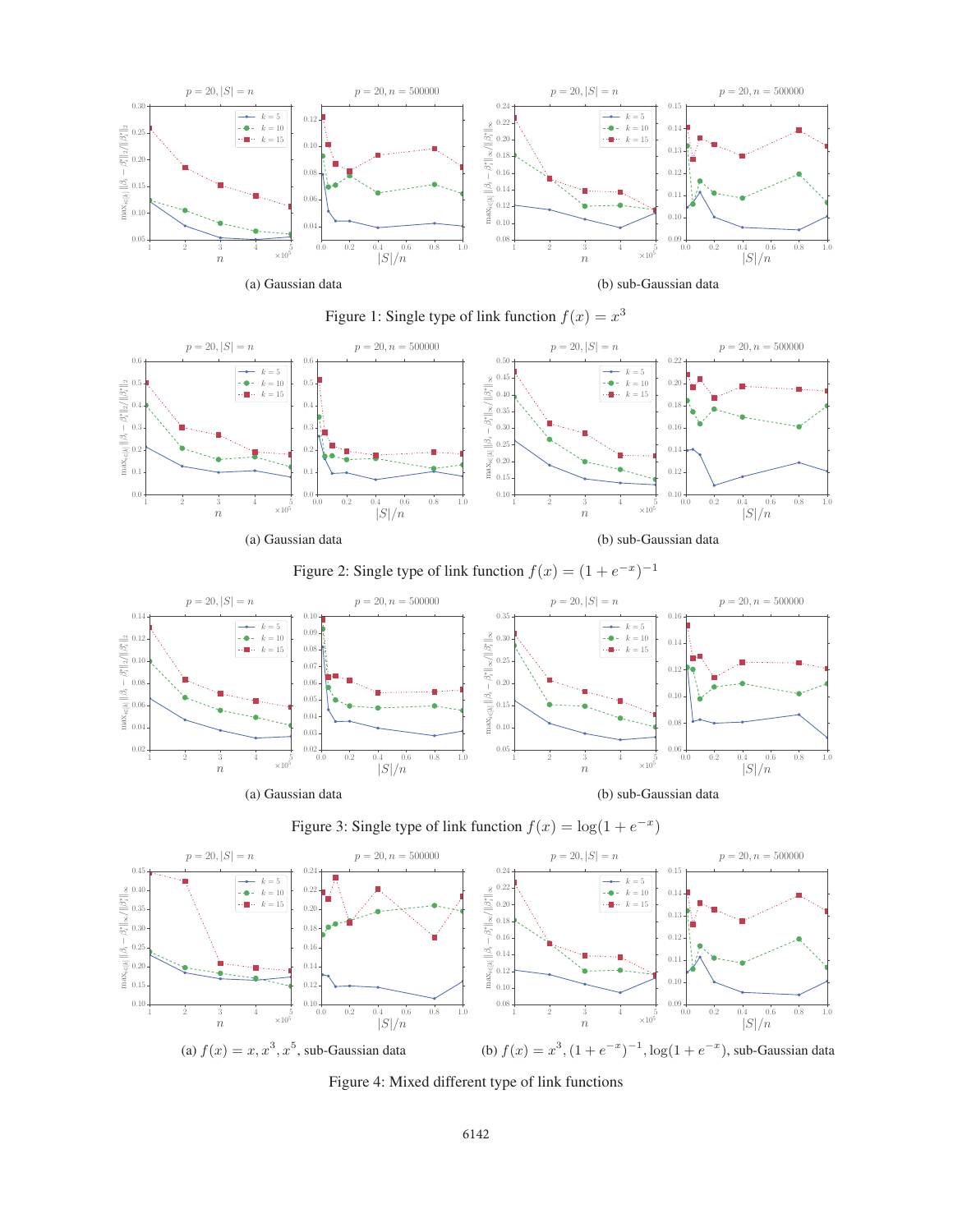By Theorem 4, we see that the third term of (7) is bounded as the following

$$
||c_j \beta_j^{ols} - \beta_j^*||_{\infty} \le O(\sqrt{\rho_2} \rho_{\infty} \frac{||\beta_j^*||_{\infty}^2}{\sqrt{p}}). \tag{12}
$$

(9), (11) and (12) together give

$$
\|\hat{\beta}_j^{nlr} - \beta_j^*\|_{\infty} \le O\left(\sqrt{\rho_2}\rho_{\infty}\frac{\|\beta_j^{ols}\|_{\infty}\|\beta_j^*\|_{\infty}^2}{\sqrt{p}} + \lambda_{\min}^{-\frac{1}{2}}(\Sigma)\sqrt{\frac{p}{n}}\max\{1, \|\beta_j^{ols}\|_{\infty}\} + \sqrt{\rho_2}\rho_{\infty}\frac{\|\beta_j^*\|_{\infty}^2}{\sqrt{p}}\right).
$$
\n(13)

By Theorem 4, we have

$$
\|\beta_j^{ols}\|_{\infty} \le O(\|\beta_j^*\|_{\infty} + \sqrt{\rho_2} \rho_{\infty} \frac{\|\beta_j^*\|_{\infty}^2}{\sqrt{p}}).
$$

Plugging it into (13) completes the proof.

**Remark 2.** Compared with the converge rate in the  $\ell_2$ -norm of  $O(\sqrt{\frac{p}{n}})$  in Theorem 2, Theorem 5 shows that for the sub-Gaussian case the converge rate of the estimation error sub-Gaussian case, the converge rate of the estimation error is  $O(\frac{1}{\sqrt{p}} + \sqrt{\frac{p}{n}})$  in the  $\ell_{\infty}$ -norm (if we omit other terms). This is due to the estimation error in Theorem 4. Moreover, compared with the assumptions of link functions in Theorem 2, there are additional assumptions in Theorem 5.

In order to reduce the time complexity and make the algorithm faster, we can also use the sub-sampled covariance OLS estimator. This is the same as that in the Gaussian case.

Theorem 6. Under the same assumptions as in Theorem 5,if we use Option 2 in Algorithm 1, then with probability at least  $1 - 4k \exp(-p)$ , the outputs  $\{\hat{\beta}_j^{nlr}\}_{j=1}^k$  satisfy for each  $i \in [k]$  $j \in [k]$ 

$$
\begin{aligned} &\|\hat{\beta}_j^{nlr}-\beta_j^*\|_\infty\leq O\big(\sqrt{\rho_2}\rho_\infty\lambda_{\min}^{-\frac{1}{2}}(\Sigma)\sqrt{\frac{p}{|S|}}\|\beta_j^*\|_\infty\\ &\times\max\{1,\|\beta_j^*\|_\infty\}+\rho_2\rho_\infty^2\frac{\max\{\|\beta_j^*\|_\infty^2,1\}\|\beta_j^*\|_\infty^2}{\sqrt{p}}\big) \end{aligned}
$$

#### Experiments

We conduct experiments on three types of link functions: polynomial, sigmoid, and logistic function, as well as an arbitrary mix of them. Formally, the polynomial link functions include  $f(x) = x, x^3, x^5$ ; the sigmoid link function is defined as  $f(x) = (1 + e^{-x})^{-1}$ ; the logistic link function refers to  $f(x) = \log(1 + e^{-x})$ . Due to the statistical setting we focused on in the paper, we will perform our algorithm on the synthetic data, and the same experimental setting has been used in the previous work such as (Na et al. 2018; Yang et al. 2017; Erdogdu, Dicker, and Bayati 2016).

**Experimental setting.** We sample all coefficient  $z_{i,j}$  and noise  $\epsilon$  i.i.d. from standard Gaussian distribution  $N(0, 1)$ across each experiment. Each  $\beta_j^*$  is generated by sampling<br>from  $N(1, 16\mathbb{I})$ . We consider two distributions for gener from  $N(1, 16\mathbb{I}_d)$ . We consider two distributions for generating x: Gaussian and Uniform distribution (corresponds to

thr sub-Gaussian case). To satisfy the requirement of Theorem 6, in both cases the standard variance is scaled by  $1/p$ and this is also used in (Erdogdu, Dicker, and Bayati 2016), where  $p$  is the data dimension. Thus, in the Gaussian case,  $x \sim N(0, \frac{1}{p} \mathbb{I}_p)$ , while in the sub-Gaussian case x is sampled<br>from a uniform distribution i.e.  $x \sim U(\frac{1}{p} 1/\sqrt{p})^p$ . from a uniform distribution, *i.e.*,  $x \sim U([-1/p, 1/p])^p$ . Finally, given the list  $F = [f_1, \ldots, f_k]$  of link functions, the response  $y$  is computed via (1). It is notable that the experimental results with different number of link functions  $k$  are incomparable since when  $k$  is changed Model (1) will also be changed.

These experiments are divided into two parts, examining how the sample size  $n$  and the size of the sub-sample set  $S$ affect the algorithm performance. In the first part we vary *n* from 100 000 to 500 000 with fixed  $p = 20$  and  $|S| = n$ , while in the second part we vary  $|S|$  from  $0.01n$  to n, with fixed  $n = 500000$  and  $p = 20$ . In each part we test the algorithm against various data distribution/link function combinations. For each experiment, in order to support our theoretical analysis, we will use the (maximal) relative error as the measurement, that is when x is Gaussian we use<br>may  $\lim_{n \to \infty} \frac{\|\beta_i - \beta_i^*\|_2}{\|2\|_2}$  and when x is sub Gaussian we will use  $\max_{i \in [k]} \frac{\|\beta_i - \beta_i^*\|_2}{\|\beta_i^*\|_2}$  and when x is sub-Gaussian we will use  $\max_{i \in [k]} \frac{\|\beta_i - \beta_i^*\|_{\infty}}{\|\beta_i^*\|_{\infty}}$ . For each experiment we repeat 20 times and take the average as the final output.

Experiment results. Each of Figure 1-3 illustrates the result for a single type of link function. We can see that the relative error decreases steadily as the sample size  $n$  grows which is due to the  $O(\frac{1}{\sqrt{n}})$  converge rate as our theorem states. Also, we can see that the size of  $S$  doesn't affect the final relative error much if <sup>|</sup>S<sup>|</sup> is large enough, *i.e., in all cases, choosing large enough*  $|S| \geq 0.2n$  *is sufficient to achieve a relative error roughly the same as when*  $|S| = n$ , which also has been mentioned in our theorems theoretically.

We further investigate the case when  $F$  contains different types of link functions. In Figure 4a, we let  $F$  contain polynotypes of link functions. In Figure 4a, we let F contain polyno-<br>mials with different degrees  $(r r^3 r^5)$  and there are roughly mials with different degrees  $(x, x^3, x^5)$ , and there are roughly  $\frac{k}{2}$  functions for each degree. Similarly in Figure 4b we also  $\frac{k}{3}$  functions for each degree. Similarly, in Figure 4b we also mix polynomial links with the other two types of links, i.e., logistic link and log-exponential link, and there are roughly  $\frac{k}{3}$  functions for each type of link function. Our algorithm achieves similar performance as in the previous settings.

#### Conclusion

We studied a new model called *stochastic linear combination of non-linear regressions* and provided the first estimation error bounds for both Gaussian and bounded sub-Gaussian cases. Our algorithm is based on Stein's lemma and its generalization, the zero-bias transformation. Moreover, we used the sub-sampling of the covariance matrix to accelerate our algorithm. Finally, we conducted experiments whose results support our theoretical analysis.

#### Ackonwledgements

The research of the first and last authors was supported in part by NSF through grants CCF-1716400 and IIS-1910492.

 $\Box$